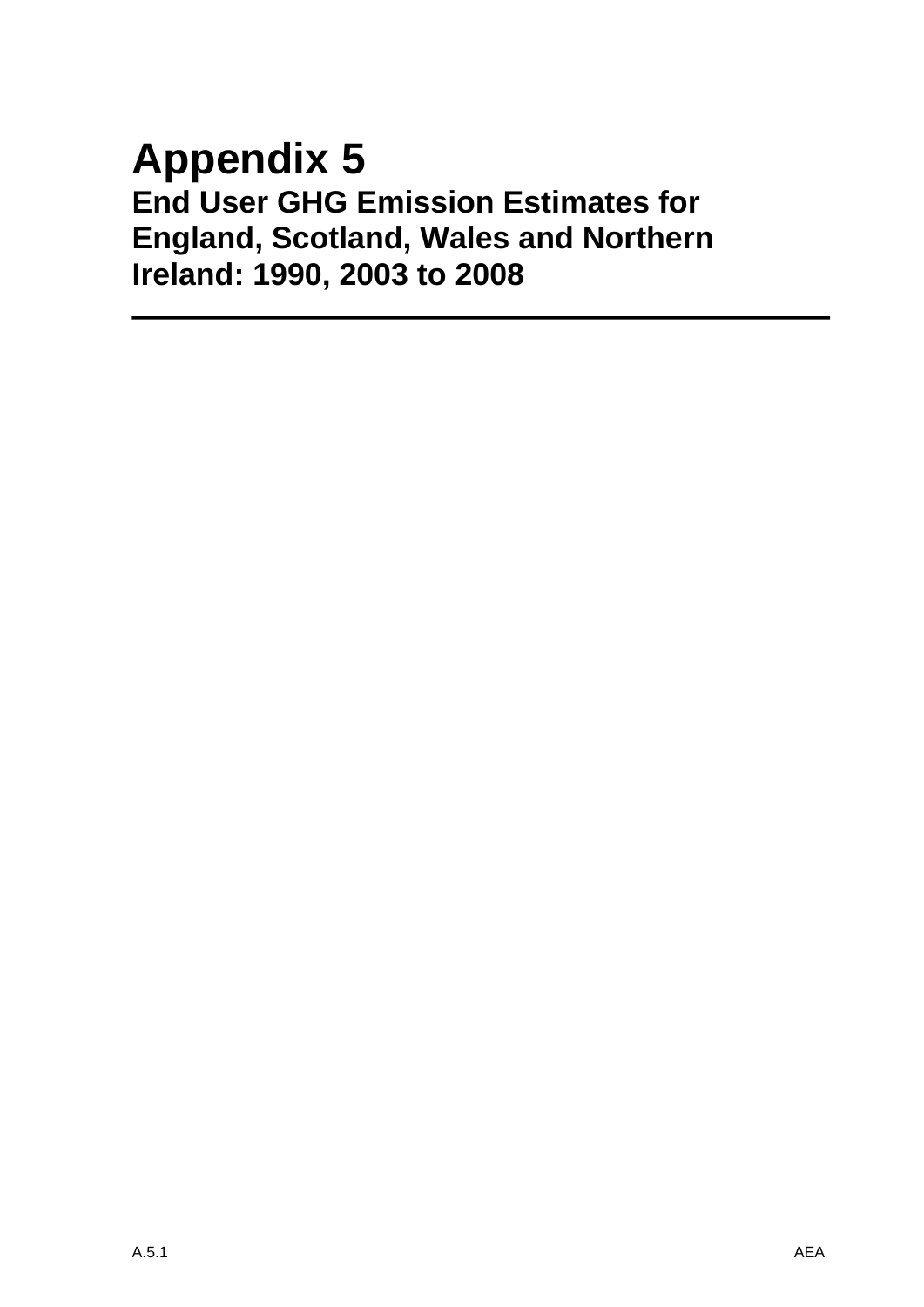## **Table A5.1: England End User GHG Emission Estimates, 1990 and 2003 to 2008**

| <b>Total GHGs - by end user</b> |                                                       |                  | Units: Mt CO <sub>2</sub> e |              |            |            |                   |              |            |                               |
|---------------------------------|-------------------------------------------------------|------------------|-----------------------------|--------------|------------|------------|-------------------|--------------|------------|-------------------------------|
| <b>NC Category</b>              | <b>More Detail</b>                                    | <b>Base Year</b> | 1990                        | 2003         | 2004       |            | 2005 2006         | 2007         | 2008       | <b>BY to 2008</b><br>% change |
| <b>Business Total</b>           |                                                       | 193.4            | 192.2                       | 170.2        | 167.9      |            | 168.0 169.7 166.5 |              | 162.3      | $-16.1%$                      |
| <b>Business</b>                 | Iron and steel - combustion and electricity           | 17.3             | 17.3                        | 12.8         | 12.5       | 12.1       | 13.1              | 12.8         | 12.7       |                               |
|                                 | Other industrial combustion and electricity           | 123.9            | 123.9                       | 102.6        | 100.5      |            | 101.9 101.8       | 100.4        | 95.7       |                               |
|                                 | Commercial and institutional                          | 50.2             | 50.2                        | 49.0         | 48.4       | 47.1       | 47.7              | 45.8         | 46.2       |                               |
|                                 | Energy recovery from waste fuels                      | 0.3              | 0.3                         | 0.3          | 0.3        | 0.3        | 0.3               | 0.3          | 0.3        |                               |
|                                 | Refrigeration and air conditioning                    | 0.8              | 0.0                         | 4.4          | 4.8        | 5.2        | 5.6               | 5.9          | 6.2        |                               |
|                                 | Foams                                                 | 0.0              | 0.0                         | 0.3          | 0.4        | 0.4        | 0.4               | 0.4          | 0.3        |                               |
|                                 | Firefighting                                          | 0.0              | 0.0                         | 0.2          | 0.2        | 0.2        | 0.2               | 0.2          | 0.2        |                               |
|                                 | Solvents                                              | 0.0              | 0.0                         | 0.0          | 0.0        | 0.0        | 0.0               | 0.1          | 0.1        |                               |
|                                 | One Component Foams                                   | 0.1<br>0.8       | 0.0                         | 0.1          | 0.1<br>0.7 | 0.1<br>0.7 | 0.1<br>0.6        | 0.1          | 0.1<br>0.5 |                               |
| <b>Transport Total</b>          | Electronics, electrical insulation and sporting goods | 119.2            | 0.6<br>119.2                | 0.6<br>127.1 | 126.3      |            | 127.4 126.1       | 0.6<br>126.7 | 122.1      | 2.5%                          |
| Aviation                        | Civil aviation (Domestic, Landing and take off)       | 0.4              | 0.4                         | 0.5          | 0.6        | 0.6        | 0.5               | 0.5          | 0.4        |                               |
|                                 | Civil aviation (Domestic, Cruise)                     | 0.6              | 0.6                         | 1.0          | 1.0        | 1.1        | 1.1               | 1.0          | 1.0        |                               |
| Road                            | Passenger cars                                        | 70.2             | 70.2                        | 74.9         | 74.0       | 73.3       | 71.2              | 70.6         | 68.0       |                               |
|                                 | Light duty vehicles                                   | 9.2              | 9.2                         | 13.8         | 14.2       | 14.6       | 14.5              | 15.2         | 14.8       |                               |
|                                 | <b>Buses</b>                                          | 3.6              | 3.6                         | 5.0          | 5.0        | 5.2        | 5.0               | 5.2          | 4.5        |                               |
|                                 | <b>HGVs</b>                                           | 22.6             | 22.6                        | 20.9         | 20.8       | 21.6       | 21.6              | 22.4         | 21.4       |                               |
|                                 | Mopeds & motorcycles                                  | 0.7              | 0.7                         | 0.7          | 0.6        | 0.7        | 0.6               | 0.7          | 0.6        |                               |
|                                 | LPG emissions (all vehicles)                          | 0.0              | 0.0                         | 0.3          | 0.3        | 0.3        | 0.3               | 0.3          | 0.3        |                               |
|                                 | Other (road vehicle engines)                          | 0.2              | 0.2                         | 0.2          | 0.2        | 0.2        | 0.1               | 0.1          | 0.1        |                               |
| Railways                        | Railways                                              | 2.8              | 2.8                         | 3.2          | 3.2        | 3.3        | 3.4               | 3.4          | 3.4        |                               |
|                                 | Railways - stationary combustion                      | 0.5              | 0.5                         | 0.0          | 0.0        | 0.0        | 0.0               | 0.0          | 0.0        |                               |
| Shipping                        | National navigation                                   | 3.0              | 3.0                         | 2.9          | 2.8        | 3.2        | 4.3               | 3.8          | 4.2        |                               |
| <b>Other Mobile</b>             | Military Aircraft and shipping                        | 5.2              | 5.2                         | 3.2          | 3.0        | 2.7        | 2.8               | 2.8          | 2.9        |                               |
| Other Transportation            | Aircraft - support vehicles                           | 0.2              | 0.2                         | 0.4          | 0.5        | 0.5        | 0.5               | 0.5          | 0.5        |                               |
| Public                          | Public                                                | 25.2             | 25.2                        | 18.0         | 18.6       | 18.2       | 18.0              | 17.0         | 17.2       | $-31.7%$                      |
| <b>Residential Total</b>        |                                                       | 135.7            | 135.4                       | 130.2        | 131.2      |            | 127.5 127.0 121.8 |              | 123.8      | $-8.8%$                       |
| Residential                     | Residential combustion and electricity                | 134.3            | 134.3                       | 126.8        | 127.8      |            | 123.7 123.2 118.0 |              | 120.0      |                               |
|                                 | Use of non aerosol consumer products                  | 1.0              | 1.0                         | 1.2          | 1.2        | 1.3        | 1.3               | 1.3          | 1.3        |                               |
|                                 | Accidental vehicle fires                              | 0.0              | 0.0                         | 0.0          | 0.0        | 0.0        | 0.0               | 0.0          | 0.0        |                               |
|                                 | Aerosols and metered dose inhalers                    | 0.3              | 0.0                         | 2.2          | 2.2        | 2.5        | 2.5               | 2.5          | 2.5        |                               |
| <b>Agriculture Total</b>        |                                                       | 41.5             | 41.5                        | 33.7         | 34.0       | 33.7       | 32.5              | 32.0         | 32.1       | $-22.7%$                      |
| Agriculture                     | Stationary and mobile combustion and electricity      | 6.1              | 6.1                         | 5.1          | 5.0        | 5.0        | 4.8               | 4.6          | 4.6        |                               |
|                                 | Breakdown of pesticides                               | 0.0              | 0.0                         | 0.0          | 0.0        | 0.0        | 0.0               | 0.0          | 0.0        |                               |
| <b>Enteric Fermentation</b>     | Cattle                                                | 8.2              | 8.2                         | 6.6          | 6.7        | 6.9        | 6.6               | 6.8          | 6.6        |                               |
|                                 | Sheep                                                 | 2.0              | 2.0                         | 1.6          | 1.6        | 1.5        | 1.5               | 1.5          | 1.5        |                               |
|                                 | Goats                                                 | 0.0              | 0.0                         | 0.0          | 0.0        | 0.0        | 0.0               | 0.0          | 0.0        |                               |
|                                 | Horses                                                | 0.1              | 0.1                         | 0.1          | 0.1        | 0.1        | 0.1               | 0.1          | 0.1        |                               |
|                                 | Pigs                                                  | 0.2              | 0.2                         | 0.1          | 0.1        | 0.1        | 0.1               | 0.1          | 0.1<br>0.0 |                               |
| Wastes                          | Deer<br>Cattle                                        | 0.0<br>1.4       | 0.0<br>1.4                  | 0.0<br>1.1   | 0.0<br>1.1 | 0.0<br>1.1 | 0.0<br>1.1        | 0.0<br>1.1   | 1.1        |                               |
|                                 | Sheep                                                 | 0.0              | 0.0                         | 0.0          | 0.0        | 0.0        | 0.0               | 0.0          | 0.0        |                               |
|                                 | Goats                                                 | 0.0              | 0.0                         | 0.0          | 0.0        | 0.0        | 0.0               | 0.0          | 0.0        |                               |
|                                 | Horses                                                | 0.0              | 0.0                         | 0.0          | 0.0        | 0.0        | 0.0               | 0.0          | 0.0        |                               |
|                                 | Pigs                                                  | 0.9              | 0.9                         | 0.6          | 0.6        | 0.6        | 0.6               | 0.6          | 0.6        |                               |
|                                 | Poultry                                               | 0.2              | 0.2                         | 0.2          | 0.2        | 0.2        | 0.2               | 0.2          | 0.2        |                               |
|                                 | Deer                                                  | 0.0              | 0.0                         | 0.0          | 0.0        | 0.0        | 0.0               | 0.0          | 0.0        |                               |
| Other                           | Manure liquid systems                                 | 0.1              | 0.1                         | 0.0          | 0.0        | 0.0        | 0.0               | 0.0          | 0.0        |                               |
|                                 | Manure solid storage and dry lot                      | 1.2              | 1.2                         | 0.9          | 0.9        | 0.8        | 0.9               | 0.9          | 0.8        |                               |
|                                 | Other manure management $(N2O)$                       | 0.6              | 0.6                         | 0.5          | 0.5        | 0.5        | 0.5               | 0.4          | 0.4        |                               |
|                                 | <b>Direct Soil Emission</b>                           | 20.2             | 20.2                        | 16.8         | 17.0       | 16.8       | 15.9              | 15.6         | 16.0       |                               |
|                                 | Field burning                                         | 0.3              | 0.3                         | 0.0          | 0.0        | 0.0        | 0.0               | 0.0          | 0.0        |                               |
|                                 |                                                       |                  |                             |              |            |            |                   |              |            |                               |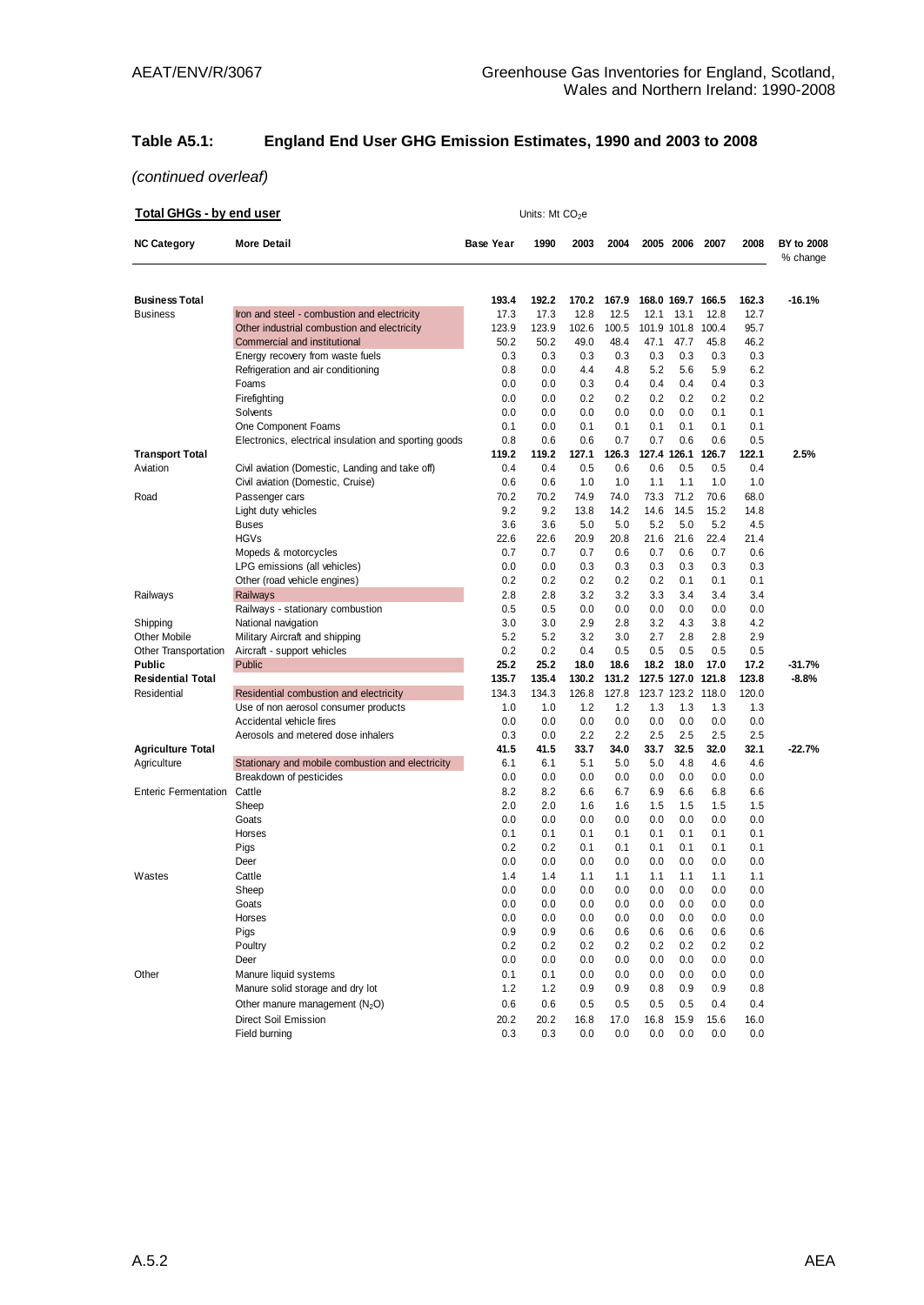#### **Table A5.1: England End User GHG Emission Estimates, 1990 and 2003 to 2008**  *(continued)*

| <b>NC Category</b>                    | <b>More Detail</b>                                                  | Base Year        | 1990           | 2003   | 2004   |        | 2005 2006 | 2007              | 2008   | BY to 2008<br>% change |
|---------------------------------------|---------------------------------------------------------------------|------------------|----------------|--------|--------|--------|-----------|-------------------|--------|------------------------|
| <b>Industrial Process Total</b>       |                                                                     | 52.1             | 50.3           | 16.6   | 15.9   | 15.0   | 13.7      | 14.9              | 13.8   | $-73.6%$               |
| <b>Industrial Process</b>             | Sinter production                                                   | 1.6              | 1.6            | 1.5    | 1.6    | 1.6    | 1.5       | 1.7               | 1.5    |                        |
|                                       | Cement production                                                   | 5.8              | 5.8            | 4.7    | 4.8    | 4.7    | 4.5       | 4.7               | 3.9    |                        |
|                                       | Lime production                                                     | 1.2              | 1.2            | 0.9    | 0.8    | 0.8    | 0.7       | 0.9               | 0.9    |                        |
|                                       | Limestone and dolomite use                                          | 0.8              | 0.8            | 0.8    | 0.8    | 0.8    | 0.9       | 0.8               | 0.8    |                        |
|                                       | Soda ash production and use                                         | 0.1              | 0.1            | 0.1    | 0.1    | 0.2    | 0.2       | 0.2               | 0.2    |                        |
|                                       | <b>Fletton bricks</b>                                               | 0.2              | 0.2            | 0.2    | 0.1    | 0.1    | 0.2       | 0.2               | 0.2    |                        |
|                                       | Ammonia production                                                  | 1.6              | 1.6            | 1.2    | 1.3    | 1.2    | 0.9       | 1.3               | 1.2    |                        |
|                                       | Iron and steel production and electricity (Blast Furna              | 2.1              | 2.1            | 1.4    | 1.4    | 1.5    | 1.4       | 1.6               | 2.0    |                        |
|                                       | Aluminium production                                                | 0.3              | 1.1            | 0.3    | 0.4    | 0.4    | 0.4       | 0.3               | 0.4    |                        |
|                                       | Nitric acid production                                              | 3.2              | 3.2            | 2.3    | 2.6    | 2.0    | 1.8       | 1.8               | 1.5    |                        |
|                                       | Adipic acid production                                              | 20.7             | 20.7           | 0.5    | 0.9    | 0.8    | 0.6       | 1.0               | 0.9    |                        |
|                                       | Other - Chemical industry                                           | 0.2              | 0.2            | 0.1    | 0.1    | 0.0    | 0.0       | 0.1               | 0.1    |                        |
|                                       | Halocarbon production                                               | 14.1             | 11.4           | 2.0    | 0.5    | 0.6    | 0.5       | 0.2               | 0.1    |                        |
|                                       | Magnesium cover gas                                                 | 0.4              | 0.4            | 0.6    | 0.4    | 0.2    | 0.2       | 0.1               | 0.1    |                        |
| <b>Land Use Change</b>                |                                                                     | 5.7              | 5.7            | 3.7    | 3.4    | 3.2    | 3.2       | 3.1               | 3.0    | $-47.9%$               |
| <b>Forest Land</b>                    | Biomass burning                                                     | 0.0              | 0.0            | 0.0    | 0.0    | 0.0    | 0.1       | 0.1               | 0.1    |                        |
|                                       | Land converted to forest land                                       | -2.7             | $-2.7$         | $-3.3$ | $-3.5$ | $-3.4$ | $-3.3$    | $-3.0$            | $-2.7$ |                        |
|                                       |                                                                     |                  |                |        |        |        |           |                   |        |                        |
|                                       | Direct N <sub>2</sub> O emission from N fertilisation of forest lan | 0.0              | 0.0            | 0.0    | 0.0    | 0.0    | 0.0       | 0.0               | 0.0    |                        |
| Cropland                              | Liming                                                              | 0.6              | 0.6            | 0.4    | 0.4    | 0.3    | 0.4       | 0.4               | 0.3    |                        |
|                                       | Cropland remaining cropland                                         | 1.1              | 1.1            | 0.7    | 0.7    | 0.6    | 0.6       | 0.6               | 0.6    |                        |
|                                       | Biomass burning                                                     | 0.0              | 0.0            | 0.0    | 0.0    | 0.0    | 0.0       | 0.0               | 0.0    |                        |
|                                       | Land converted to cropland                                          | 5.7              | 5.7            | 5.6    | 5.6    | 5.5    | 5.5       | 5.5               | 5.5    |                        |
| Grassland                             | Biomass burning                                                     | 0.0              | 0.0            | 0.1    | 0.1    | 0.1    | 0.1       | 0.1               | 0.1    |                        |
|                                       | Liming                                                              | 0.4              | 0.4            | 0.2    | 0.2    | 0.2    | 0.2       | 0.1               | 0.2    |                        |
|                                       | Grassland remaining grassland                                       | 0.2              | 0.2            | 0.3    | 0.2    | 0.2    | 0.2       | 0.1               | 0.2    |                        |
|                                       | Land converted to grassland                                         | $-3.2$           | $-3.2$         | $-3.7$ | $-3.7$ | $-3.8$ | $-3.8$    | $-3.9$            | $-4.0$ |                        |
| <b>Settlements</b>                    | Biomass burning                                                     | 0.1              | 0.1            | 0.1    | 0.1    | 0.1    | 0.0       | 0.1               | 0.0    |                        |
|                                       | Land converted to settlements                                       | 3.9              | 3.9            | 3.4    | 3.4    | 3.4    | 3.3       | 3.3               | 3.3    |                        |
| Other                                 | Harvested wood products                                             | $-0.5$           | $-0.5$         | $-0.1$ | 0.1    | 0.0    | $-0.1$    | $-0.4$            | $-0.6$ |                        |
| <b>Waste Management</b>               |                                                                     | 42.4             | 42.4           | 19.8   | 18.4   | 18.1   | 18.1      | 18.0              | 17.7   | $-58.1%$               |
| Waste Management                      | Landfill                                                            | 39.7             | 39.7           | 17.6   | 16.3   | 16.0   | 15.9      | 15.8              | 15.6   |                        |
|                                       | Waste-water handling                                                | 1.4              | 1.4            | 1.7    | 1.7    | 1.7    | 1.7       | 1.7               | 1.7    |                        |
|                                       | Waste Incineration                                                  | 1.3              | 1.3            | 0.5    | 0.5    | 0.5    | 0.4       | 0.5               | 0.4    |                        |
| <b>Exports</b>                        | Exports (including electricity)                                     | 7.4              | 7.4            | 13.5   | 13.5   | 13.7   | 11.8      | 12.7              | 11.2   | 51.1%                  |
| <b>Grand total</b>                    |                                                                     | 622.7            | 619.4          | 532.8  | 529.3  |        |           | 524.9 520.0 512.7 | 503.2  | -19.2%                 |
| <b>Grand Total, excluding exports</b> |                                                                     | 615.3            | 612.0          | 519.4  | 515.8  |        |           | 511.2 508.2 500.0 | 492.0  | $-20.0%$               |
|                                       |                                                                     |                  |                |        |        |        |           |                   |        |                        |
| <b>Electricity ONLY Emissions</b>     |                                                                     |                  | Units: $MtCO2$ |        |        |        |           |                   |        |                        |
| <b>NC Category</b>                    | <b>More Detail</b>                                                  | <b>Base Year</b> | 1990           | 2003   | 2004   | 2005   | 2006      | 2007              | 2008   |                        |
| <b>Business Total</b>                 |                                                                     | 98.1             | 98.1           | 81.7   | 81.6   | 81.7   | 86.6      | 84.2              | 81.9   |                        |
| <b>Business</b>                       | Iron and steel - electricity                                        | 4.2              | 4.2            | 1.5    | 1.4    | 1.2    | 1.5       | 1.3               | 1.3    |                        |
|                                       | Other industrial - electricity                                      | 54.6             | 54.6           | 42.6   | 42.7   | 43.9   | 47.2      | 47.0              | 44.8   |                        |
|                                       | Commercial and institutional                                        | 39.3             | 39.3           | 37.7   | 37.5   | 36.6   | 37.9      | 35.9              | 35.8   |                        |

**Transport** Railways **1.2 1.2 1.2 1.2 1.2 1.3 1.3 1.2 Public** Public **12.9 12.9 8.9 8.8 8.6 8.8 8.6 8.3 Residential** Residential electricity **64.6 64.6 53.4 53.2 52.5 55.1 53.1 53.2 Agriculture** Stationary and mobile - electricity **2.2 2.2 1.5 1.6 1.5 1.6 1.5 1.5 Industrial Process Iron and steel production - electricity (Blast Furnace 0.0 <b>0.0 0.0 0.0 0.0 0.0 0.0 0.0 0.0 0.0 1.0 0.4 0.6 1.2 0.0 0.0 1.0 0.0 1.0 0.4 0.6 1.2 0.0** 

**Exports** Exports - electricity **0.0 0.0 1.0 0.4 0.4 0.6 1.2 0.0**

#### *(electricity only emissions are presented underneath the main table)*

**Grand Total 179.1 179.1 147.8 146.8 145.9 153.9 149.9 146.1**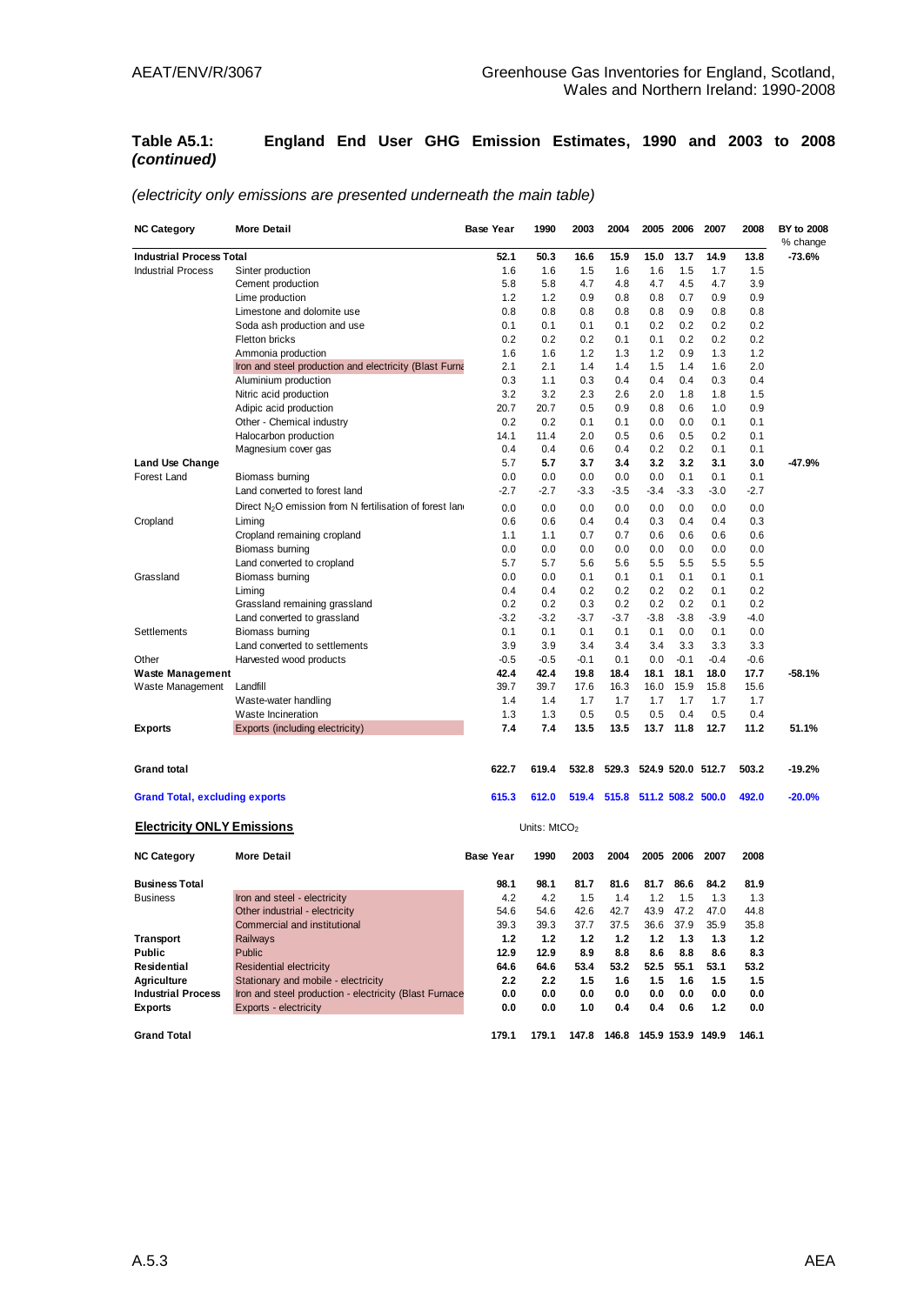# **Table A5.2: Scotland End User GHG Emission Estimates, 1990 and 2003 to 2008**

| <b>Total GHGs - by end user</b> |                                                       | Units: Mt $CO2e$ |      |      |      |      |           |      |      |                        |
|---------------------------------|-------------------------------------------------------|------------------|------|------|------|------|-----------|------|------|------------------------|
| <b>NC Category</b>              | <b>More Detail</b>                                    | <b>Base Year</b> | 1990 | 2003 | 2004 |      | 2005 2006 | 2007 | 2008 | BY to 2008<br>% change |
| <b>Business Total</b>           |                                                       | 23.8             | 23.7 | 16.7 | 16.5 | 17.0 | 16.6      | 15.9 | 15.7 | $-34.2%$               |
| <b>Business</b>                 | Iron and steel - combustion and electricity           | 3.5              | 3.5  | 0.1  | 0.1  | 0.1  | 0.1       | 0.1  | 0.1  |                        |
|                                 | Other industrial combustion and electricity           | 15.4             | 15.4 | 11.5 | 11.3 | 11.5 | 10.5      | 9.6  | 9.3  |                        |
|                                 | Commercial and institutional                          | 4.7              | 4.7  | 4.5  | 4.4  | 4.7  | 5.2       | 5.4  | 5.4  |                        |
|                                 | Energy recovery from waste fuels                      | 0.0              | 0.0  | 0.0  | 0.0  | 0.0  | 0.0       | 0.0  | 0.0  |                        |
|                                 | Refrigeration and air conditioning                    | 0.1              | 0.0  | 0.4  | 0.5  | 0.5  | 0.5       | 0.6  | 0.6  |                        |
|                                 | Foams                                                 | 0.0              | 0.0  | 0.0  | 0.0  | 0.0  | 0.0       | 0.0  | 0.0  |                        |
|                                 | Firefighting                                          | 0.0              | 0.0  | 0.0  | 0.0  | 0.0  | 0.0       | 0.0  | 0.0  |                        |
|                                 | Solvents                                              | 0.0              | 0.0  | 0.0  | 0.0  | 0.0  | 0.0       | 0.0  | 0.0  |                        |
|                                 | One Component Foams                                   | 0.0              | 0.0  | 0.0  | 0.0  | 0.0  | 0.0       | 0.0  | 0.0  |                        |
|                                 | Electronics, electrical insulation and sporting goods | 0.1              | 0.0  | 0.1  | 0.1  | 0.1  | 0.1       | 0.1  | 0.1  |                        |
| <b>Transport Total</b>          |                                                       | 13.2             | 13.2 | 13.9 | 13.8 | 14.0 | 14.1      | 14.2 | 13.8 | 4.4%                   |
| Aviation                        | Civil aviation (Domestic, Landing and take off)       | 0.1              | 0.1  | 0.2  | 0.2  | 0.2  | 0.2       | 0.2  | 0.2  |                        |
|                                 | Civil aviation (Domestic, Cruise)                     | 0.3              | 0.3  | 0.5  | 0.6  | 0.6  | 0.6       | 0.6  | 0.5  |                        |
| Road                            | Passenger cars                                        | 6.8              | 6.8  | 7.2  | 7.2  | 7.1  | 7.0       | 6.9  | 6.7  |                        |
|                                 | Light duty vehicles                                   | 0.9              | 0.9  | 1.4  | 1.4  | 1.5  | 1.5       | 1.6  | 1.5  |                        |
|                                 | Buses                                                 | 0.5              | 0.5  | 0.7  | 0.6  | 0.7  | 0.7       | 0.7  | 0.6  |                        |
|                                 | <b>HGVs</b>                                           | 2.4              | 2.4  | 2.1  | 2.1  | 2.2  | 2.3       | 2.4  | 2.3  |                        |
|                                 | Mopeds & motorcycles                                  | 0.0              | 0.0  | 0.0  | 0.0  | 0.0  | 0.0       | 0.0  | 0.0  |                        |
|                                 | LPG emissions (all vehicles)                          | 0.0              | 0.0  | 0.0  | 0.0  | 0.0  | 0.0       | 0.0  | 0.0  |                        |
|                                 | Other (road vehicle engines)                          | 0.0              | 0.0  | 0.0  | 0.0  | 0.0  | 0.0       | 0.0  | 0.0  |                        |
| Railways                        | Railways                                              | 0.4              | 0.4  | 0.4  | 0.4  | 0.4  | 0.4       | 0.4  | 0.4  |                        |
|                                 | Railways - stationary combustion                      | 0.0              | 0.0  | 0.0  | 0.0  | 0.0  | 0.0       | 0.0  | 0.0  |                        |
| Shipping                        | National navigation                                   | 1.1              | 1.1  | 0.9  | 0.8  | 0.9  | 1.1       | 1.0  | 1.0  |                        |
| Other Mobile                    | Military Aircraft and shipping                        | 0.5              | 0.5  | 0.3  | 0.3  | 0.3  | 0.3       | 0.3  | 0.3  |                        |
| <b>Other Transportation</b>     | Aircraft - support vehicles                           | 0.0              | 0.0  | 0.1  | 0.1  | 0.1  | 0.1       | 0.1  | 0.1  |                        |
| Public                          | Public                                                | 3.1              | 3.1  | 2.0  | 2.1  | 2.2  | 2.3       | 2.3  | 2.3  | $-27.0%$               |
| <b>Residential Total</b>        |                                                       | 16.7             | 16.6 | 14.6 | 14.6 | 14.5 | 14.4      | 14.0 | 14.3 | $-14.0%$               |
| Residential                     | Residential combustion and electricity                | 16.5             | 16.5 | 14.3 | 14.3 | 14.1 | 14.0      | 13.6 | 14.0 |                        |
|                                 | Use of non aerosol consumer products                  | 0.1              | 0.1  | 0.1  | 0.1  | 0.1  | 0.1       | 0.1  | 0.1  |                        |
|                                 | Accidental vehicle fires                              | 0.0              | 0.0  | 0.0  | 0.0  | 0.0  | 0.0       | 0.0  | 0.0  |                        |
|                                 | Aerosols and metered dose inhalers                    | 0.0              | 0.0  | 0.2  | 0.2  | 0.3  | 0.3       | 0.3  | 0.3  |                        |
| <b>Agriculture Total</b>        |                                                       | 10.3             | 10.3 | 8.9  | 8.8  | 8.7  | 8.5       | 8.2  | 8.0  | $-22.4%$               |
| Agriculture                     | Stationary and mobile combustion and electricity      | 1.5              | 1.5  | 1.4  | 1.3  | 1.3  | 1.3       | 1.2  | 1.2  |                        |
|                                 | Breakdown of pesticides                               | 0.0              | 0.0  | 0.0  | 0.0  | 0.0  | 0.0       | 0.0  | 0.0  |                        |
| <b>Enteric Fermentation</b>     | Cattle                                                | 2.1              | 2.1  | 2.0  | 2.0  | 2.1  | 2.0       | 2.0  | 2.0  |                        |
|                                 | Sheep                                                 | 1.0              | 1.0  | 0.8  | 0.8  | 0.8  | 0.8       | 0.7  | 0.7  |                        |
|                                 | Goats                                                 | 0.0              | 0.0  | 0.0  | 0.0  | 0.0  | 0.0       | 0.0  | 0.0  |                        |
|                                 | Horses                                                | 0.0              | 0.0  | 0.0  | 0.0  | 0.0  | 0.0       | 0.0  | 0.0  |                        |
|                                 | Pigs                                                  | 0.0              | 0.0  | 0.0  | 0.0  | 0.0  | 0.0       | 0.0  | 0.0  |                        |
|                                 | Deer                                                  | 0.0              | 0.0  | 0.0  | 0.0  | 0.0  | 0.0       | 0.0  | 0.0  |                        |
| Wastes                          | Cattle                                                | 0.3              | 0.3  | 0.2  | 0.2  | 0.3  | 0.3       | 0.3  | 0.2  |                        |
|                                 | Sheep                                                 | 0.0              | 0.0  | 0.0  | 0.0  | 0.0  | 0.0       | 0.0  | 0.0  |                        |
|                                 | Goats                                                 | 0.0              | 0.0  | 0.0  | 0.0  | 0.0  | 0.0       | 0.0  | 0.0  |                        |
|                                 | Horses                                                | 0.0              | 0.0  | 0.0  | 0.0  | 0.0  | 0.0       | 0.0  | 0.0  |                        |
|                                 | Pigs                                                  | 0.1              | 0.1  | 0.1  | 0.1  | 0.1  | 0.1       | 0.1  | 0.1  |                        |
|                                 | Poultry                                               | 0.0              | 0.0  | 0.0  | 0.0  | 0.0  | 0.0       | 0.0  | 0.0  |                        |
|                                 | Deer                                                  | 0.0              | 0.0  | 0.0  | 0.0  | 0.0  | 0.0       | 0.0  | 0.0  |                        |
| Other                           | Manure liquid systems                                 | 0.0              | 0.0  | 0.0  | 0.0  | 0.0  | 0.0       | 0.0  | 0.0  |                        |
|                                 | Manure solid storage and dry lot                      | 0.3              | 0.3  | 0.3  | 0.3  | 0.3  | 0.3       | 0.3  | 0.2  |                        |
|                                 | Other manure management (N <sub>2</sub> O)            | 0.1              | 0.1  | 0.0  | 0.1  | 0.1  | 0.0       | 0.0  | 0.0  |                        |
|                                 | <b>Direct Soil Emission</b>                           | 4.9              | 4.9  | 4.1  | 3.9  | 3.8  | 3.7       | 3.6  | 3.5  |                        |
|                                 | Field burning                                         | 0.0              | 0.0  | 0.0  | 0.0  | 0.0  | 0.0       | 0.0  | 0.0  |                        |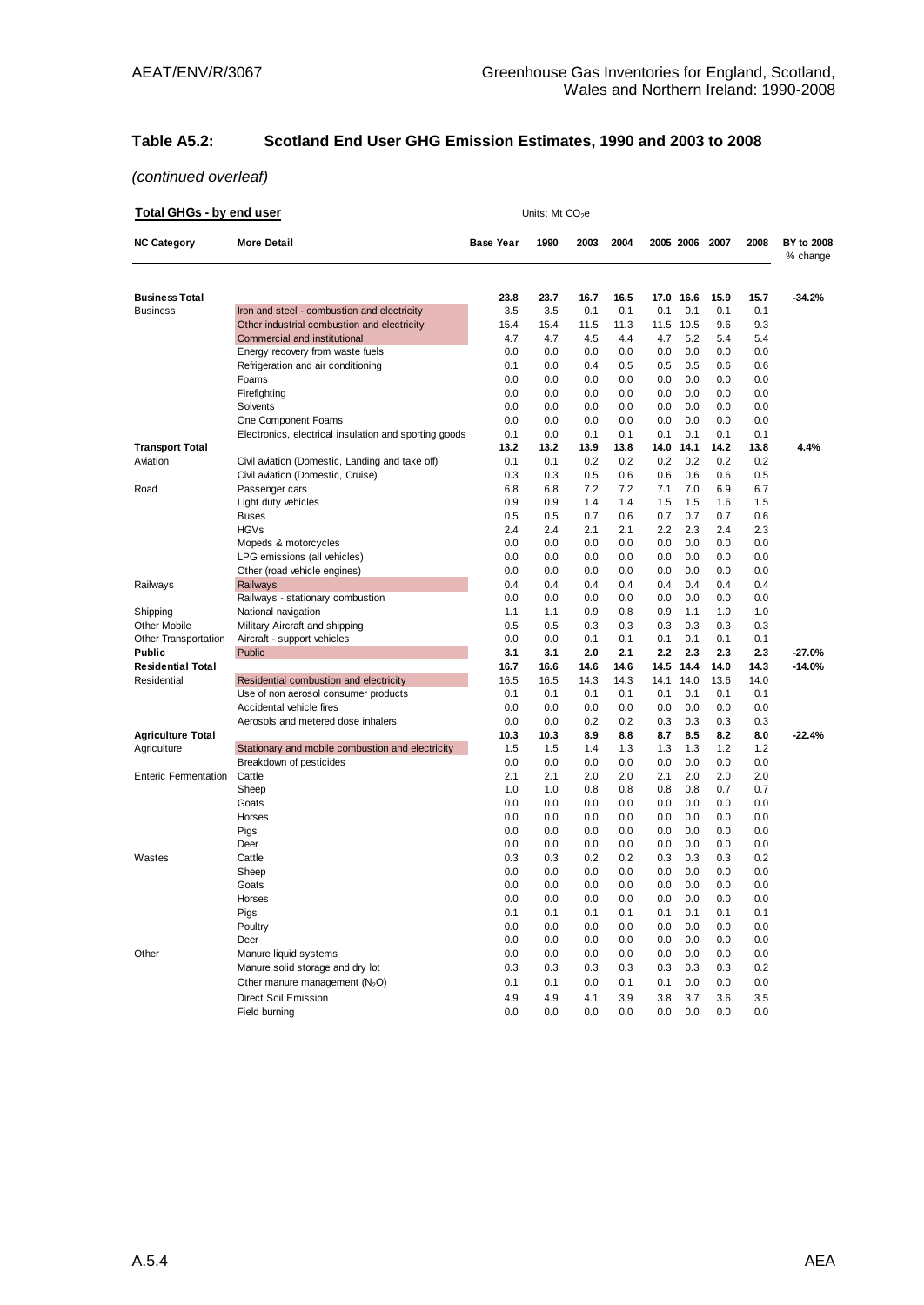#### **Table A5.2: Scotland End User GHG Emission Estimates, 1990 and 2003 to 2008**  *(continued)*

| <b>NC Category</b>                    | <b>More Detail</b>                                        | <b>Base Year</b> | 1990                     | 2003    | 2004    | 2005 2006 |           | 2007   | 2008   | BY to 2008<br>% change |
|---------------------------------------|-----------------------------------------------------------|------------------|--------------------------|---------|---------|-----------|-----------|--------|--------|------------------------|
| <b>Industrial Process Total</b>       |                                                           | 2.1              | 2.2                      | 0.6     | 0.6     | 0.5       | 0.5       | 0.5    | 0.5    | $-75.5%$               |
| <b>Industrial Process</b>             | Sinter production                                         | 0.4              | 0.4                      | 0.0     | 0.0     | 0.0       | 0.0       | 0.0    | 0.0    |                        |
|                                       | Cement production                                         | 0.5              | 0.5                      | 0.5     | 0.5     | 0.4       | 0.4       | 0.4    | 0.4    |                        |
|                                       | Lime production                                           | 0.0              | 0.0                      | 0.0     | 0.0     | 0.0       | 0.0       | 0.0    | 0.0    |                        |
|                                       | Limestone and dolomite use                                | 0.2              | 0.2                      | 0.0     | 0.0     | 0.0       | 0.0       | 0.0    | 0.0    |                        |
|                                       | Soda ash production and use                               | 0.0              | 0.0                      | 0.0     | 0.0     | 0.0       | 0.0       | 0.0    | 0.0    |                        |
|                                       | Fletton bricks                                            | 0.0              | 0.0                      | 0.0     | 0.0     | 0.0       | 0.0       | 0.0    | 0.0    |                        |
|                                       | Ammonia production                                        | 0.0              | 0.0                      | 0.0     | 0.0     | 0.0       | 0.0       | 0.0    | 0.0    |                        |
|                                       | Iron and steel production and electricity (Blast Furna    | 0.5              | 0.5                      | 0.0     | 0.0     | 0.0       | 0.0       | 0.0    | 0.0    |                        |
|                                       | Aluminium production                                      | 0.1              | 0.2                      | 0.1     | 0.1     | 0.1       | 0.1       | 0.1    | 0.1    |                        |
|                                       | Nitric acid production                                    | 0.4              | 0.4                      | 0.0     | 0.0     | 0.0       | 0.0       | 0.0    | 0.0    |                        |
|                                       | Adipic acid production                                    | 0.0              | 0.0                      | 0.0     | 0.0     | 0.0       | 0.0       | 0.0    | 0.0    |                        |
|                                       | Other - Chemical industry                                 | 0.0              | 0.0                      | 0.0     | 0.0     | 0.0       | 0.0       | 0.0    | 0.0    |                        |
|                                       | Halocarbon production                                     | 0.0              | 0.0                      | 0.0     | 0.0     | 0.0       | 0.0       | 0.0    | 0.0    |                        |
|                                       | Magnesium cover gas                                       | 0.0              | 0.0                      | 0.0     | 0.0     | 0.0       | 0.0       | 0.0    | 0.0    |                        |
| Land Use Change                       |                                                           | $-2.5$           | $-2.5$                   | -4.2    | -4.6    | -4.6      | $-4.5$    | $-4.4$ | $-4.5$ | 77.7%                  |
| Forest Land                           | Biomass burning                                           | 0.0              | 0.0                      | 0.0     | 0.0     | 0.0       | 0.1       | 0.1    | 0.1    |                        |
|                                       | Land converted to forest land                             | $-7.5$           | $-7.5$                   | $-10.1$ | $-10.5$ | $-10.1$   | $-9.8$    | $-9.4$ | $-9.2$ |                        |
|                                       | Direct $N2O$ emission from N fertilisation of forest land | 0.0              | 0.0                      | 0.0     | 0.0     | 0.0       | 0.0       | 0.0    | 0.0    |                        |
| Cropland                              | Liming                                                    | 0.1              | 0.1                      | 0.1     | 0.1     | 0.1       | 0.1       | 0.1    | 0.1    |                        |
|                                       | Cropland remaining cropland                               | $-0.1$           | $-0.1$                   | -0.1    | -0.1    | $-0.1$    | $-0.1$    | $-0.1$ | $-0.1$ |                        |
|                                       | Biomass burning                                           | 0.0              | 0.0                      | 0.0     | 0.0     | 0.0       | 0.0       | 0.0    | 0.0    |                        |
|                                       | Land converted to cropland                                | 6.0              | 6.0                      | 6.5     | 6.5     | 6.6       | 6.6       | 6.6    | 6.6    |                        |
| Grassland                             | Biomass burning                                           | 0.0              | 0.0                      | 0.0     | 0.0     | 0.0       | 0.0       | 0.0    | 0.0    |                        |
|                                       | Liming                                                    | 0.1              | 0.1                      | 0.1     | 0.1     | 0.0       | 0.0       | 0.1    | 0.0    |                        |
|                                       | Grassland remaining grassland                             | 0.1              | 0.1                      | 0.2     | 0.1     | 0.1       | 0.1       | 0.0    | 0.1    |                        |
|                                       | Land converted to grassland                               | $-2.3$           | $-2.3$                   | $-2.7$  | $-2.7$  | $-2.8$    | $-2.8$    | $-2.8$ | $-2.9$ |                        |
| Settlements                           | Biomass burning                                           | 0.0              | 0.0                      | 0.0     | 0.0     | 0.0       | 0.0       | 0.0    | 0.0    |                        |
|                                       | Land converted to settlements                             | 1.8              | 1.8                      | 1.7     | 1.7     | 1.7       | 1.7       | 1.7    | 1.7    |                        |
| Other                                 | Harvested wood products                                   | $-0.8$           | $-0.8$                   | 0.0     | 0.2     | $-0.1$    | $-0.4$    | $-0.8$ | $-0.9$ |                        |
| <b>Waste Management</b>               |                                                           | 5.8              | 5.8                      | 2.6     | 2.5     | 2.5       | 2.6       | 2.6    | 2.8    | $-52.3%$               |
| Waste Management                      | Landfill                                                  | 5.6              | 5.6                      | 2.4     | 2.3     | 2.3       | 2.4       | 2.4    | 2.6    |                        |
|                                       | Waste-water handling                                      | 0.2              | 0.2                      | 0.2     | 0.2     | 0.2       | 0.2       | 0.2    | 0.2    |                        |
|                                       | Waste Incineration                                        | 0.1              | 0.1                      | 0.0     | 0.0     | 0.0       | 0.0       | 0.0    | 0.0    |                        |
| <b>Exports</b>                        | Exports (including electricity)                           | 1.4              | 1.4                      | 1.3     | 1.8     | 1.8       | 1.5       | 1.6    | 1.6    | 18.7%                  |
|                                       |                                                           |                  |                          |         |         |           |           |        |        |                        |
| <b>Grand total</b>                    |                                                           | 73.9             | 73.8                     | 56.4    | 56.0    | 56.6      | 56.1      | 54.8   | 54.5   | -26.3%                 |
| <b>Grand Total, excluding exports</b> |                                                           | 72.5             | 72.4                     | 55.1    | 54.2    |           | 54.8 54.6 | 53.2   | 52.8   | $-27.1%$               |
| <b>Electricity ONLY Emissions</b>     |                                                           |                  | Units: MtCO <sub>2</sub> |         |         |           |           |        |        |                        |
| <b>NC Category</b>                    | <b>More Detail</b>                                        | <b>Base Year</b> | 1990                     | 2003    | 2004    |           | 2005 2006 | 2007   | 2008   |                        |
| <b>Business Total</b>                 |                                                           | 12.1             | $12.1$ <sup>r</sup>      | 8.6     | 8.5''   | 8.5''     | 8.3       | 7.9'   | 8.1    |                        |
| <b>Business</b>                       | Iron and steel - electricity                              | 0.4              | 0.4                      | 0.0     | 0.0     | 0.0       | 0.0       | 0.0    | 0.0    |                        |
|                                       | Other industrial - electricity                            | 8.1              | 8.1                      | 5.1     | 5.0     | 4.7       | 4.0       | 3.3    | 3.6    |                        |
|                                       | Commercial and institutional                              | 3.7              | 3.7                      | 3.5     | 3.5     | 3.8       | 4.4       | 4.6    | 4.5    |                        |
| <b>Transport</b>                      | Railways                                                  | 0.2              | 0.2                      | 0.2     | 0.2     | 0.2       | 0.2       | 0.2    | 0.2    |                        |
| <b>Public</b>                         | Public                                                    | 1.7              | 1.7                      | 1.0     | 1.0     | 1.1       | 1.2       | 1.3    | 1.3    |                        |

**Residential** Residential electricity **7.9 7.9 6.5 6.4 6.4 6.7 6.4 6.4 Agriculture** Stationary and mobile - electricity **0.3 0.3 0.3 0.3 0.3 0.3 0.3 0.3**

**Exports** Exports - electricity **0.0 0.0 0.0 0.0 0.0 0.0 0.0 0.0 Grand Total 22.2 22.2 16.5 16.4 16.5 16.7 16.1 16.2**

**Industrial Process** Iron and steel production - electricity (Blast Furnaces) **0.0 0.0 0.0 0.0 0.0 0.0 0.0 0.0**

#### *(electricity only emissions are presented underneath the main table)*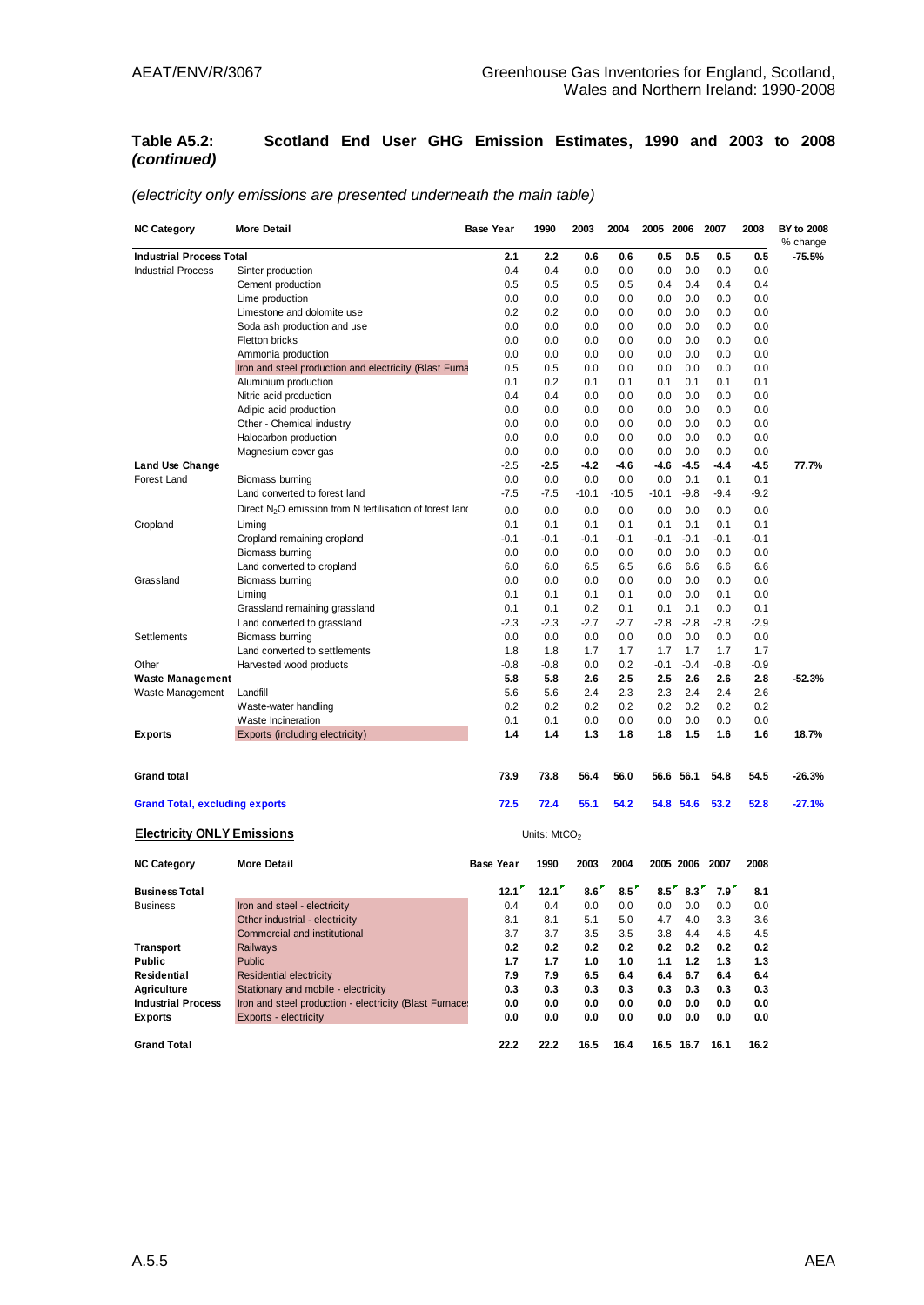# **Table A5.3: Wales End User GHG Emission Estimates, 1990 and 2003 to 2008**

| Total GHGs - by end user |                                                                  |                  | Units: Mt CO <sub>2</sub> e |            |            |            |            |            |            |                        |
|--------------------------|------------------------------------------------------------------|------------------|-----------------------------|------------|------------|------------|------------|------------|------------|------------------------|
| <b>NC Category</b>       | <b>More Detail</b>                                               | <b>Base Year</b> |                             | 1990 2003  |            | 2004 2005  | 2006       |            | 2007 2008  | BY to 2008<br>% change |
| Business Total           |                                                                  | 22.9             | 22.8                        | 17.6       | 18.2       | 17.5       | 17.9       | 17.3       | 16.5       | $-28.0%$               |
| Business                 | Iron and steel - combustion and electricity                      | 9.6              | 9.6                         | 7.0        | 7.4        | 7.0        | 7.8        | 7.3        | 6.9        |                        |
|                          | Other industrial combustion and electricity                      | 11.0             | 11.0                        | 8.1        | 8.4        | 7.8        | 7.2        | 7.0        | 6.5        |                        |
|                          | Commercial and institutional                                     | 2.1              | 2.1                         | 2.2        | 2.2        | 2.3        | 2.6        | 2.7        | 2.7        |                        |
|                          | Energy recovery from waste fuels                                 | 0.0              | 0.0                         | 0.0        | 0.0        | 0.0        | 0.0        | 0.0        | 0.0        |                        |
|                          | Refrigeration and air conditioning                               | 0.0              | 0.0                         | 0.2        | 0.2        | 0.2        | 0.3        | 0.3        | 0.3        |                        |
|                          | Foams                                                            | 0.0              | 0.0                         | 0.0        | 0.0        | 0.0        | 0.0        | 0.0        | 0.0        |                        |
|                          | Firefighting                                                     | 0.0              | 0.0                         | 0.0        | 0.0        | 0.0        | 0.0        | 0.0        | 0.0        |                        |
|                          | Solvents                                                         | 0.0              | 0.0                         | 0.0        | 0.0        | 0.0        | 0.0        | 0.0        | 0.0        |                        |
|                          | One Component Foams                                              | 0.0              | 0.0                         | 0.0        | 0.0        | 0.0        | 0.0        | 0.0        | 0.0        |                        |
|                          | Electronics, electrical insulation and sporting goods            | 0.1              | 0.0                         | 0.0        | 0.0        | 0.1        | 0.0        | 0.0        | 0.0        |                        |
| <b>Transport Total</b>   |                                                                  | 7.6              | 7.6                         | 7.9        | 8.0        | 8.0        | 8.1        | 8.1        | 7.9        | 3.4%                   |
| Aviation                 | Civil aviation (Domestic, Landing and take off)                  | 0.0              | 0.0                         | 0.0        | 0.0        | 0.0        | 0.0        | 0.0        | 0.0        |                        |
|                          | Civil aviation (Domestic, Cruise)                                | 0.0              | 0.0                         | 0.0        | 0.0        | 0.0        | 0.0        | 0.0        | 0.0        |                        |
| Road                     | Passenger cars                                                   | 4.3              | 4.3                         | 4.7        | 4.7        | 4.6        | 4.5        | 4.5        | 4.4        |                        |
|                          | Light duty vehicles                                              | 0.6              | 0.6                         | 0.9        | 0.9        | 1.0        | 1.0        | 1.0        | 1.0        |                        |
|                          | <b>Buses</b>                                                     | 0.2              | 0.2                         | 0.3        | 0.3        | 0.3        | 0.3        | 0.3        | 0.3        |                        |
|                          | <b>HGVs</b>                                                      | 1.3              | 1.3                         | 1.0        | 1.0        | 1.1        | 1.1        | 1.1        | 1.1        |                        |
|                          | Mopeds & motorcycles                                             | 0.0              | 0.0                         | 0.0        | 0.0        | 0.0        | 0.0        | 0.0        | 0.0        |                        |
|                          | LPG emissions (all vehicles)                                     | 0.0              | 0.0                         | 0.0        | 0.0        | 0.0        | 0.0        | 0.0        | 0.0        |                        |
|                          | Other (road vehicle engines)                                     | 0.0              | 0.0                         | 0.0        | 0.0        | 0.0        | 0.0        | 0.0        | 0.0        |                        |
| Railways                 | Railways                                                         | 0.4              | 0.4                         | 0.3        | 0.4        | 0.4        | 0.4        | 0.4        | 0.4        |                        |
|                          | Railways - stationary combustion                                 | 0.0              | 0.0                         | 0.0        | 0.0        | 0.0        | 0.0        | 0.0        | 0.0        |                        |
| Shipping                 | National navigation                                              | 0.5              | 0.5                         | 0.4        | 0.4        | 0.5        | 0.6        | 0.5        | 0.6        |                        |
| Other Mobile             | Military Aircraft and shipping                                   | 0.3              | 0.3                         | 0.1        | 0.1        | 0.1        | 0.1        | 0.1        | 0.1        |                        |
| Other Transportation     | Aircraft - support vehicles                                      | 0.0              | 0.0                         | 0.0        | 0.0        | 0.0        | 0.0        | 0.0        | 0.0        |                        |
| Public                   | Public                                                           | 1.6              | 1.6                         | 1.0        | 1.0        | 1.1        | 1.2        | 1.2        | 1.2        | -27.8%                 |
| Residential Total        |                                                                  | 8.6              | 8.6                         | 8.0        | 8.1        | 7.8        | 7.9        | 7.4        | 7.8        | $-9.8%$                |
| Residential              | Residential combustion and electricity                           | 8.5              | 8.5                         | 7.8        | 7.9        | 7.6        | 7.7        | 7.2        | 7.6        |                        |
|                          | Use of non aerosol consumer products<br>Accidental vehicle fires | 0.1<br>0.0       | 0.1                         | 0.1<br>0.0 | 0.1<br>0.0 | 0.1        | 0.1        | 0.1<br>0.0 | 0.1        |                        |
|                          | Aerosols and metered dose inhalers                               | 0.0              | 0.0<br>0.0                  | 0.1        | 0.1        | 0.0<br>0.1 | 0.0<br>0.1 | 0.1        | 0.0<br>0.1 |                        |
| <b>Agriculture Total</b> |                                                                  | 7.2              | 7.2                         | 6.4        | 6.4        | 6.5        | 6.1        | 5.8        | 5.5        | -23.3%                 |
| Agriculture              | Stationary and mobile combustion and electricity                 | 1.1              | 1.1                         | 1.0        | 0.9        | 0.9        | 0.9        | 0.9        | 0.9        |                        |
|                          | Breakdown of pesticides                                          | 0.0              | 0.0                         | 0.0        | 0.0        | 0.0        | 0.0        | 0.0        | 0.0        |                        |
| Enteric Fermentation     | Cattle                                                           | 1.5              | 1.5                         | 1.5        | 1.5        | 1.5        | 1.5        | 1.4        | 1.4        |                        |
|                          | Sheep                                                            | 1.1              | 1.1                         | 1.0        | 1.0        | 1.0        | 1.0        | 0.9        | 0.9        |                        |
|                          | Goats                                                            | 0.0              | 0.0                         | 0.0        | 0.0        | 0.0        | 0.0        | 0.0        | 0.0        |                        |
|                          | Horses                                                           | 0.0              | 0.0                         | 0.0        | 0.0        | 0.0        | 0.0        | 0.0        | 0.0        |                        |
|                          | Pigs                                                             | 0.0              | 0.0                         | 0.0        | 0.0        | 0.0        | 0.0        | 0.0        | 0.0        |                        |
|                          | Deer                                                             | 0.0              | 0.0                         | 0.0        | 0.0        | 0.0        | 0.0        | 0.0        | 0.0        |                        |
| Wastes                   | Cattle                                                           | 0.2              | 0.2                         | 0.2        | 0.2        | 0.2        | 0.2        | 0.2        | 0.2        |                        |
|                          | Sheep                                                            | 0.0              | 0.0                         | 0.0        | 0.0        | 0.0        | 0.0        | 0.0        | 0.0        |                        |
|                          | Goats                                                            | 0.0              | 0.0                         | 0.0        | 0.0        | 0.0        | 0.0        | 0.0        | 0.0        |                        |
|                          | Horses                                                           | 0.0              | 0.0                         | 0.0        | 0.0        | 0.0        | 0.0        | 0.0        | 0.0        |                        |
|                          | Pigs                                                             | 0.0              | 0.0                         | 0.0        | 0.0        | 0.0        | 0.0        | 0.0        | 0.0        |                        |
|                          | Poultry                                                          | 0.0              | 0.0                         | 0.0        | 0.0        | 0.0        | 0.0        | 0.0        | 0.0        |                        |
|                          | Deer                                                             | 0.0              | 0.0                         | 0.0        | 0.0        | 0.0        | 0.0        | 0.0        | 0.0        |                        |
| Other                    | Manure liquid systems                                            | 0.0              | 0.0                         | 0.0        | 0.0        | 0.0        | 0.0        | 0.0        | 0.0        |                        |
|                          | Manure solid storage and dry lot                                 | 0.2              | 0.2                         | 0.2        | 0.2        | 0.1        | 0.1        | 0.1        | 0.1        |                        |
|                          | Other manure management (N <sub>2</sub> O)                       | 0.0              | 0.0                         | 0.0        | 0.0        | 0.0        | 0.0        | 0.0        | 0.0        |                        |
|                          | <b>Direct Soil Emission</b>                                      | 2.9              | 2.9                         | 2.5        | 2.5        | 2.6        | 2.3        | 2.2        | 2.0        |                        |
|                          | Field burning                                                    | 0.0              | 0.0                         | 0.0        | 0.0        | 0.0        | 0.0        | 0.0        | 0.0        |                        |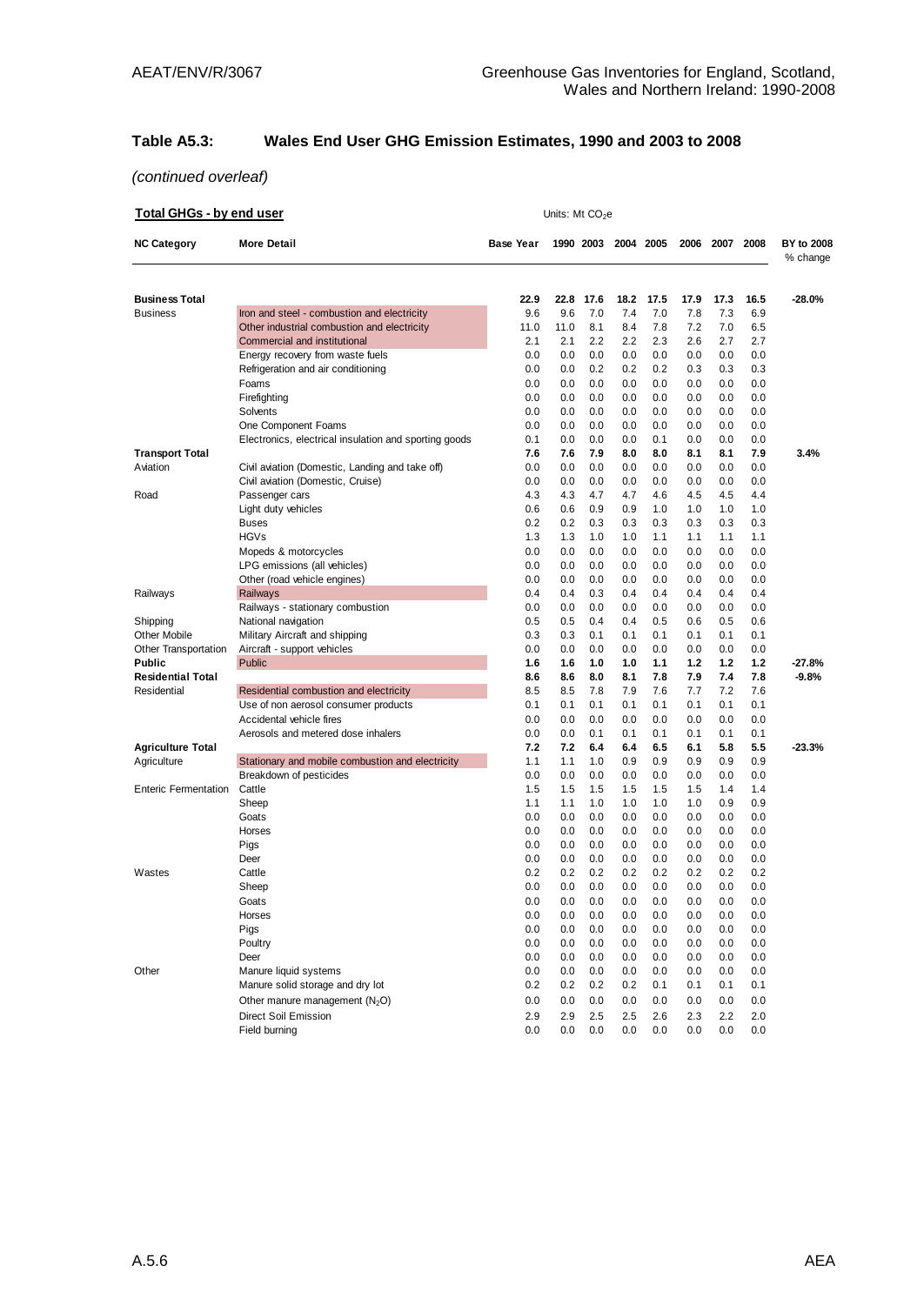## **Table A5.3: Wales End User GHG Emission Estimates, 1990 and 2003 to 2008** *(continued)*

| <b>NC Category</b>                    | <b>More Detail</b>                                        | <b>Base Year</b> | 1990   |                | 2003      | 2004   |           | 2005 2006 | 2007   | 2008   | BY to 2008<br>% change |
|---------------------------------------|-----------------------------------------------------------|------------------|--------|----------------|-----------|--------|-----------|-----------|--------|--------|------------------------|
| <b>Industrial Process Total</b>       |                                                           |                  | 3.4    | 3.6            | 2.8       | 2.8    | 2.7       | 2.8       | 2.9    | 2.8    | $-17.3%$               |
| <b>Industrial Process</b>             | Sinter production                                         |                  | 0.9    | 0.9            | 1.0       | 1.0    | 1.0       | 0.8       | 0.8    | 0.7    |                        |
|                                       | Cement production                                         |                  | 0.6    | 0.6            | 0.5       | 0.5    | 0.4       | 0.6       | 0.6    | 0.5    |                        |
|                                       | Lime production                                           |                  | 0.0    | 0.0            | 0.0       | 0.0    | 0.0       | 0.0       | 0.0    | 0.0    |                        |
|                                       | Limestone and dolomite use                                |                  | 0.3    | 0.3            | 0.3       | 0.3    | 0.3       | 0.4       | 0.3    | 0.3    |                        |
|                                       | Soda ash production and use                               |                  | 0.0    | 0.0            | 0.0       | 0.0    | 0.0       | 0.0       | 0.0    | 0.0    |                        |
|                                       | <b>Fletton bricks</b>                                     |                  | 0.0    | 0.0            | 0.0       | 0.0    | 0.0       | 0.0       | 0.0    | 0.0    |                        |
|                                       | Ammonia production                                        |                  | 0.0    | 0.0            | 0.0       | 0.0    | 0.0       | 0.0       | 0.0    | 0.0    |                        |
|                                       | Iron and steel production and electricity (Blast Furnace: |                  | 1.1    | 1.1            | 0.7       | 0.7    | 0.7       | 0.7       | 0.9    | 1.0    |                        |
|                                       | Aluminium production                                      |                  | 0.3    | 0.5            | 0.3       | 0.3    | 0.2       | 0.2       | 0.2    | 0.2    |                        |
|                                       | Nitric acid production                                    |                  | 0.0    | 0.0            | 0.0       | 0.0    | 0.0       | 0.0       | 0.0    | 0.0    |                        |
|                                       | Adipic acid production                                    |                  | 0.0    | 0.0            | 0.0       | 0.0    | 0.0       | 0.0       | 0.0    | 0.0    |                        |
|                                       | Other - Chemical industry                                 |                  | 0.0    | 0.0            | 0.0       | 0.0    | 0.0       | 0.0       | 0.0    | 0.0    |                        |
|                                       | Halocarbon production                                     |                  | 0.0    | 0.0            | 0.0       | 0.0    | 0.0       | 0.0       | 0.0    | 0.0    |                        |
|                                       | Magnesium cover gas                                       |                  | 0.0    | 0.0            | 0.0       | 0.0    | 0.0       | 0.0       | 0.0    | 0.0    |                        |
| Land Use Change                       |                                                           |                  | $-0.2$ | -0.2           | $-0.2$    | -0.2   | -0.2      | -0.2      | $-0.2$ | $-0.2$ | $-18.6%$               |
| Forest Land                           | Biomass burning                                           |                  | 0.0    | 0.0            | 0.0       | 0.0    | 0.0       | 0.0       | 0.0    | 0.0    |                        |
|                                       | Land converted to forest land                             |                  | $-1.2$ | $-1.2$         | $-1.6$    | $-1.6$ | $-1.5$    | $-1.5$    | $-1.4$ | $-1.3$ |                        |
|                                       | Direct $N2O$ emission from N fertilisation of forest land |                  | 0.0    | 0.0            | 0.0       | 0.0    | 0.0       | 0.0       | 0.0    | 0.0    |                        |
| Cropland                              | Liming                                                    |                  | 0.0    | 0.0            | 0.0       | 0.0    | 0.0       | 0.0       | 0.0    | 0.0    |                        |
|                                       | Cropland remaining cropland                               |                  | 0.0    | 0.0            | 0.0       | 0.0    | 0.0       | 0.0       | 0.0    | 0.0    |                        |
|                                       | Biomass burning                                           |                  | 0.0    | 0.0            | 0.0       | 0.0    | 0.0       | 0.0       | 0.0    | 0.0    |                        |
|                                       | Land converted to cropland                                |                  | 1.0    | 1.0            | 1.0       | 1.0    | 1.0       | 1.0       | 1.1    | 1.1    |                        |
| Grassland                             | Biomass burning                                           |                  | 0.0    | 0.0            | 0.0       | 0.0    | 0.0       | 0.0       | 0.0    | 0.0    |                        |
|                                       | Liming                                                    |                  | 0.1    | 0.1            | 0.1       | 0.1    | 0.1       | 0.1       | 0.0    | 0.0    |                        |
|                                       | Grassland remaining grassland                             |                  | 0.0    | 0.0            | 0.0       | 0.0    | 0.0       | 0.0       | 0.0    | 0.0    |                        |
|                                       | Land converted to grassland                               |                  | $-0.5$ | $-0.5$         | $-0.6$    | $-0.6$ | $-0.6$    | $-0.6$    | $-0.6$ | $-0.7$ |                        |
| Settlements                           | Biomass burning                                           |                  | 0.0    | 0.0            | 0.0       | 0.0    | 0.0       | 0.0       | 0.0    | 0.0    |                        |
|                                       | Land converted to settlements                             |                  | 0.7    | 0.7            | 0.7       | 0.7    | 0.7       | 0.7       | 0.7    | 0.7    |                        |
| Other                                 | Harvested wood products                                   |                  | $-0.3$ | $-0.3$         | 0.2       | 0.2    | 0.1       | 0.1       | 0.1    | 0.0    |                        |
| Waste Management                      |                                                           |                  | 2.9    | 2.9            | 1.4       | 1.4    | 1.4       | 1.3       | 1.3    | 1.3    | $-55.6%$               |
| Waste Management                      | Landfill                                                  |                  | 2.8    | 2.8            | 1.3       | 1.2    | 1.2       | 1.2       | 1.2    | 1.2    |                        |
|                                       | Waste-water handling                                      |                  | 0.1    | 0.1            | 0.1       | 0.1    | 0.1       | 0.1       | 0.1    | 0.1    |                        |
|                                       | Waste Incineration                                        |                  | 0.0    | 0.0            | 0.0       | 0.0    | 0.0       | 0.0       | 0.0    | 0.0    |                        |
| Exports                               | Exports (including electricity)                           |                  | 1.5    | 1.5            | 1.8       | 2.3    | 2.1       | 1.9       | 2.1    | 2.0    | 31.2%                  |
|                                       |                                                           |                  |        |                |           |        |           |           |        |        |                        |
| <b>Grand total</b>                    |                                                           |                  | 55.5   | 55.6           | 46.8      | 47.9   | 46.8      | 47.0      | 46.1   | 44.7   | $-19.5%$               |
| <b>Grand Total, excluding exports</b> |                                                           |                  | 54.0   |                | 54.1 45.0 | 45.7   | 44.7      | 45.1      | 43.9   | 42.7   | $-20.9%$               |
| <b>Electricity ONLY Emissions</b>     |                                                           |                  |        | Units: $MtCO2$ |           |        |           |           |        |        |                        |
| NC Category                           | <b>More Detail</b>                                        | <b>Base Year</b> |        | 1990 2003      |           |        | 2004 2005 | 2006      | 2007   | 2008   |                        |
| <b>Business Total</b>                 |                                                           |                  | 8.4    | 8.4            | 6.6       | 6.5    | 6.4       | 6.4       | 6.2    | 5.9    |                        |
| <b>Business</b>                       | Iron and steel - electricity                              |                  | 1.9    | 1.9            | 1.0       | 1.1    | 1.0       | 1.2       | 0.9    | 0.9    |                        |
|                                       | Other industrial - electricity                            |                  | 4.9    | 4.9            | 3.9       | 3.7    | 3.5       | 3.0       | 3.0    | 2.8    |                        |
|                                       | Commercial and institutional                              |                  | 1.5    | 1.5            | 1.7       | 1.7    | 1.9       | 2.2       | 2.3    | 2.3    |                        |
| <b>Transport</b>                      | <b>Railways</b>                                           |                  | 0.2    | 0.2            | 0.1       | 0.1    | 0.1       | 0.2       | 0.1    | 0.1    |                        |
| Public                                | Public                                                    |                  | 0.7    | 0.7            | 0.5       | 0.5    | 0.6       | 0.7       | 0.7    | 0.7    |                        |
| Residential                           | <b>Residential electricity</b>                            |                  | 3.5    | 3.5            | 2.9       | 2.9    | 2.9       | 3.1       | 2.9    | 3.0    |                        |
| <b>Agriculture</b>                    | Stationary and mobile - electricity                       |                  | 0.3    | 0.3            | 0.2       | 0.2    | 0.2       | 0.3       | 0.3    | 0.2    |                        |
| <b>Industrial Process</b>             | Iron and steel production - electricity (Blast Furnaces)  |                  | 0.0    | 0.0            | 0.0       | 0.0    | 0.0       | 0.0       | 0.0    | 0.0    |                        |
| <b>Exports</b>                        | Exports - electricity                                     |                  | 0.0    | 0.0            | 0.0       | 0.0    | 0.0       | 0.0       | 0.0    | 0.0    |                        |
| <b>Grand Total</b>                    |                                                           |                  | 13.1   |                | 13.1 10.4 |        | 10.3 10.3 | 10.6      | 10.2   | 9.9    |                        |

*(electricity only emissions are presented underneath the main table)*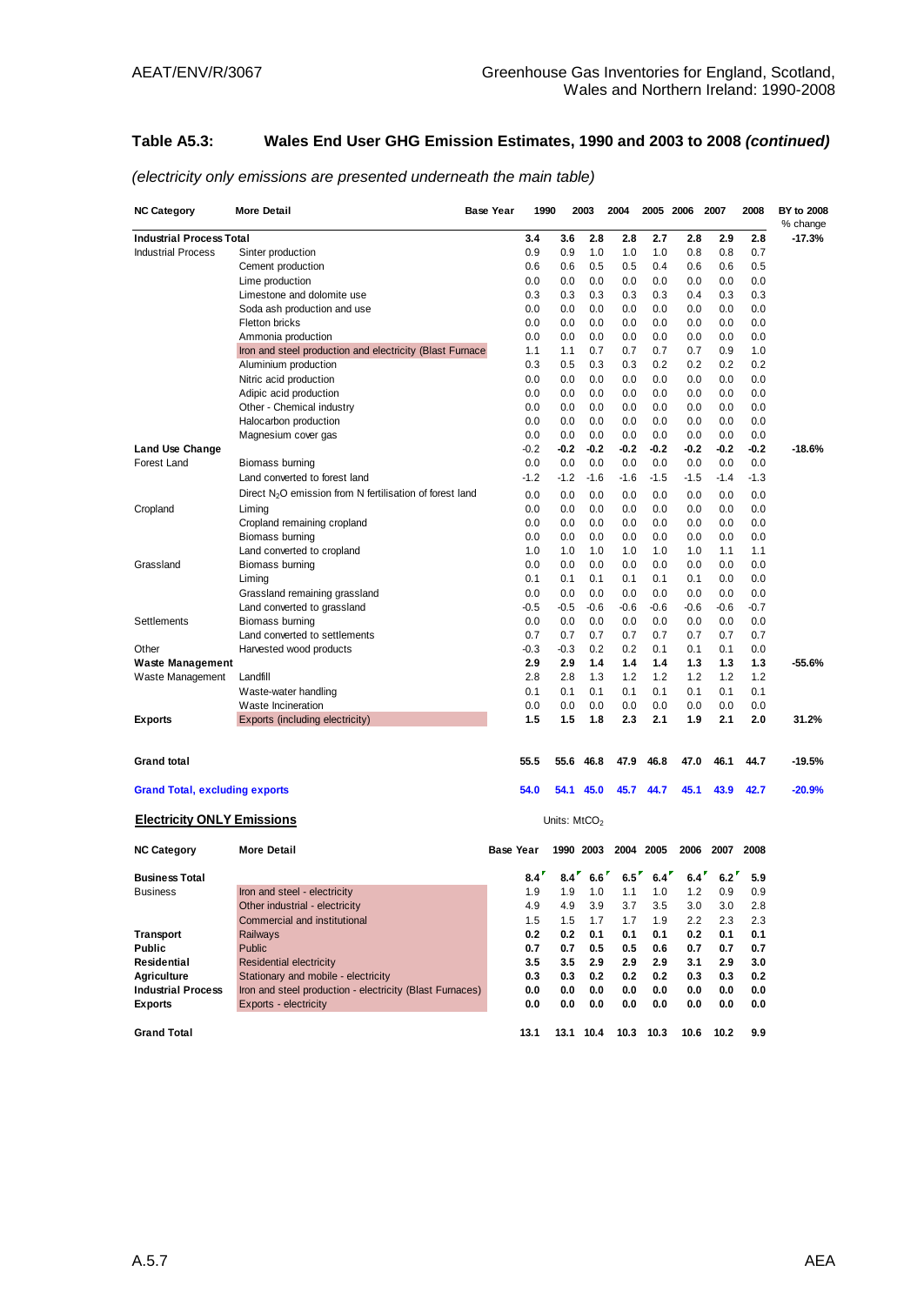## **Table A5.4: Northern Ireland End User GHG Emission Estimates, 1990 and 2003 to 2008**

| <b>Total GHGs - by end user</b> |                                                       |                  | Units: Mt $CO2e$ |      |      |      |      |      |         |                               |
|---------------------------------|-------------------------------------------------------|------------------|------------------|------|------|------|------|------|---------|-------------------------------|
| <b>NC Category</b>              | <b>More Detail</b>                                    | <b>Base Year</b> | 1990             | 2003 | 2004 | 2005 | 2006 | 2007 | 2008    | <b>BY to 2008</b><br>% change |
| <b>Business Total</b>           |                                                       | 4.5              | 4.5              | 3.7  | 3.8  | 4.1  | 4.2  | 4.3  | 3.8     | $-15.1%$                      |
| Business                        | Iron and steel - combustion and electricity           | 0.0              | 0.0              | 0.0  | 0.0  | 0.0  | 0.0  | 0.0  | 0.0     |                               |
|                                 | Other industrial combustion and electricity           | 3.7              | 3.7              | 2.3  | 2.4  | 2.5  | 2.5  | 2.4  | 1.9     |                               |
|                                 | Commercial and institutional                          | 0.8              | 0.8              | 1.2  | 1.3  | 1.4  | 1.6  | 1.7  | 1.7     |                               |
|                                 | Energy recovery from waste fuels                      | 0.0              | 0.0              | 0.0  | 0.0  | 0.0  | 0.0  | 0.0  | 0.0     |                               |
|                                 | Refrigeration and air conditioning                    | 0.0              | 0.0              | 0.1  | 0.2  | 0.2  | 0.2  | 0.2  | 0.2     |                               |
|                                 | Foams                                                 | 0.0              | 0.0              | 0.0  | 0.0  | 0.0  | 0.0  | 0.0  | 0.0     |                               |
|                                 | Firefighting                                          | 0.0              | 0.0              | 0.0  | 0.0  | 0.0  | 0.0  | 0.0  | 0.0     |                               |
|                                 | Solvents                                              | 0.0              | 0.0              | 0.0  | 0.0  | 0.0  | 0.0  | 0.0  | 0.0     |                               |
|                                 | One Component Foams                                   | 0.0              | 0.0              | 0.0  | 0.0  | 0.0  | 0.0  | 0.0  | 0.0     |                               |
|                                 | Electronics, electrical insulation and sporting goods | 0.0              | 0.0              | 0.0  | 0.0  | 0.0  | 0.0  | 0.0  | 0.0     |                               |
| <b>Transport Total</b>          |                                                       | 4.3              | 4.3              | 5.7  | 5.6  | 5.8  | 5.9  | 6.0  | 5.9     | 35.9%                         |
| Aviation                        | Civil aviation (Domestic, Landing and take off)       | 0.0              | 0.0              | 0.1  | 0.1  | 0.1  | 0.1  | 0.1  | 0.1     |                               |
|                                 | Civil aviation (Domestic, Cruise)                     | 0.1              | 0.1              | 0.2  | 0.2  | 0.2  | 0.2  | 0.2  | 0.2     |                               |
| Road                            | Passenger cars                                        | 2.4              | 2.4              | 2.9  | 2.9  | 2.9  | 2.8  | 3.0  | 2.8     |                               |
|                                 | Light duty vehicles                                   | 0.3              | 0.3              | 0.5  | 0.5  | 0.5  | 0.5  | 0.5  | 0.4     |                               |
|                                 | <b>Buses</b>                                          | 0.0              | 0.0              | 0.1  | 0.1  | 0.1  | 0.0  | 0.1  | 0.1     |                               |
|                                 | <b>HGVs</b>                                           | 1.0              | 1.0              | 1.7  | 1.5  | 1.6  | 1.7  | 1.8  | 1.9     |                               |
|                                 | Mopeds & motorcycles                                  | 0.0              | 0.0              | 0.0  | 0.0  | 0.0  | 0.0  | 0.0  | 0.0     |                               |
|                                 | LPG emissions (all vehicles)                          | 0.0              | 0.0              | 0.0  | 0.0  | 0.0  | 0.0  | 0.0  | 0.0     |                               |
|                                 | Other (road vehicle engines)                          | 0.0              | 0.0              | 0.0  | 0.0  | 0.0  | 0.0  | 0.0  | 0.0     |                               |
| Railways                        | <b>Railways</b>                                       | 0.1              | 0.1              | 0.1  | 0.1  | 0.1  | 0.1  | 0.1  | 0.1     |                               |
|                                 | Railways - stationary combustion                      | 0.0              | 0.0              | 0.0  | 0.0  | 0.0  | 0.0  | 0.0  | 0.0     |                               |
| Shipping                        | National navigation                                   | 0.2              | 0.2              | 0.2  | 0.2  | 0.2  | 0.3  | 0.2  | 0.3     |                               |
| Other Mobile                    | Military Aircraft and shipping                        | 0.1              | 0.1              | 0.1  | 0.1  | 0.1  | 0.1  | 0.1  | 0.1     |                               |
| Other Transportation            | Aircraft - support vehicles                           | 0.0              | 0.0              | 0.0  | 0.0  | 0.0  | 0.0  | 0.0  | 0.0     |                               |
| Public                          | Public                                                | 1.2              | 1.2              | 0.5  | 0.5  | 0.6  | 0.6  | 0.6  | 0.6     | -48.0%                        |
| <b>Residential Total</b>        |                                                       | 7.3              | 7.3              | 6.0  | 6.1  | 6.0  | 6.2  | 6.2  | 6.2     | -14.6%                        |
| Residential                     | Residential combustion and electricity                | 7.2              | 7.2              | 5.9  | 6.0  | 5.9  | 6.1  | 6.0  | 6.1     |                               |
|                                 | Use of non aerosol consumer products                  | 0.0              | 0.0              | 0.0  | 0.0  | 0.0  | 0.0  | 0.0  | 0.0     |                               |
|                                 | Accidental vehicle fires                              | 0.0              | 0.0              | 0.0  | 0.0  | 0.0  | 0.0  | 0.0  | 0.0     |                               |
|                                 | Aerosols and metered dose inhalers                    | 0.0              | 0.0              | 0.1  | 0.1  | 0.1  | 0.1  | 0.1  | 0.1     |                               |
| <b>Agriculture Total</b>        |                                                       | 6.0              | 6.0              | 5.8  | 5.7  | 5.7  | 5.6  | 5.5  | 5.4     | $-11.4%$                      |
| Agriculture                     | Stationary and mobile combustion and electricity      | 1.0              | 1.0              | 0.8  | 0.8  | 0.8  | 0.8  | 0.8  | 0.7     |                               |
|                                 | Breakdown of pesticides                               | 0.0              | 0.0              | 0.0  | 0.0  | 0.0  | 0.0  | 0.0  | 0.0     |                               |
| <b>Enteric Fermentation</b>     | Cattle                                                | 1.7              | 1.7              | 1.8  | 1.8  | 1.9  | 1.9  | 1.9  | 1.9     |                               |
|                                 | Sheep                                                 | 0.3              | 0.3              | 0.2  | 0.2  | 0.2  | 0.2  | 0.2  | 0.2     |                               |
|                                 | Goats                                                 | 0.0              | 0.0              | 0.0  | 0.0  | 0.0  | 0.0  | 0.0  | 0.0     |                               |
|                                 | Horses                                                | 0.0              | 0.0              | 0.0  | 0.0  | 0.0  | 0.0  | 0.0  | 0.0     |                               |
|                                 | Pigs                                                  | 0.0              | 0.0              | 0.0  | 0.0  | 0.0  | 0.0  | 0.0  | 0.0     |                               |
|                                 | Deer                                                  | 0.0              | 0.0              | 0.0  | 0.0  | 0.0  | 0.0  | 0.0  | 0.0     |                               |
| Wastes                          | Cattle                                                | 0.2              | 0.2              | 0.3  | 0.3  | 0.3  | 0.3  | 0.3  | 0.3     |                               |
|                                 | Sheep                                                 | 0.0              | 0.0              | 0.0  | 0.0  | 0.0  | 0.0  | 0.0  | 0.0     |                               |
|                                 | Goats                                                 | 0.0              | 0.0              | 0.0  | 0.0  | 0.0  | 0.0  | 0.0  | $0.0\,$ |                               |
|                                 | Horses                                                | 0.0              | 0.0              | 0.0  | 0.0  | 0.0  | 0.0  | 0.0  | 0.0     |                               |
|                                 | Pigs                                                  | 0.1              | 0.1              | 0.1  | 0.1  | 0.1  | 0.1  | 0.1  | 0.1     |                               |
|                                 | Poultry                                               | 0.0              | 0.0              | 0.0  | 0.0  | 0.0  | 0.0  | 0.0  | 0.0     |                               |
|                                 | Deer                                                  | 0.0              | 0.0              | 0.0  | 0.0  | 0.0  | 0.0  | 0.0  | 0.0     |                               |
| Other                           | Manure liquid systems                                 | 0.0              | 0.0              | 0.0  | 0.0  | 0.0  | 0.0  | 0.0  | 0.0     |                               |
|                                 | Manure solid storage and dry lot                      | 0.2              | 0.2              | 0.2  | 0.2  | 0.2  | 0.2  | 0.2  | 0.2     |                               |
|                                 | Other manure management $(N_2O)$                      | 0.1              | 0.1              | 0.1  | 0.1  | 0.1  | 0.1  | 0.1  | 0.1     |                               |
|                                 | Direct Soil Emission                                  | 2.3              | 2.3              | 2.2  | 2.2  | 2.0  | 2.0  | 1.9  | 1.9     |                               |
|                                 | Field burning                                         | 0.0              | 0.0              | 0.0  | 0.0  | 0.0  | 0.0  | 0.0  | 0.0     |                               |